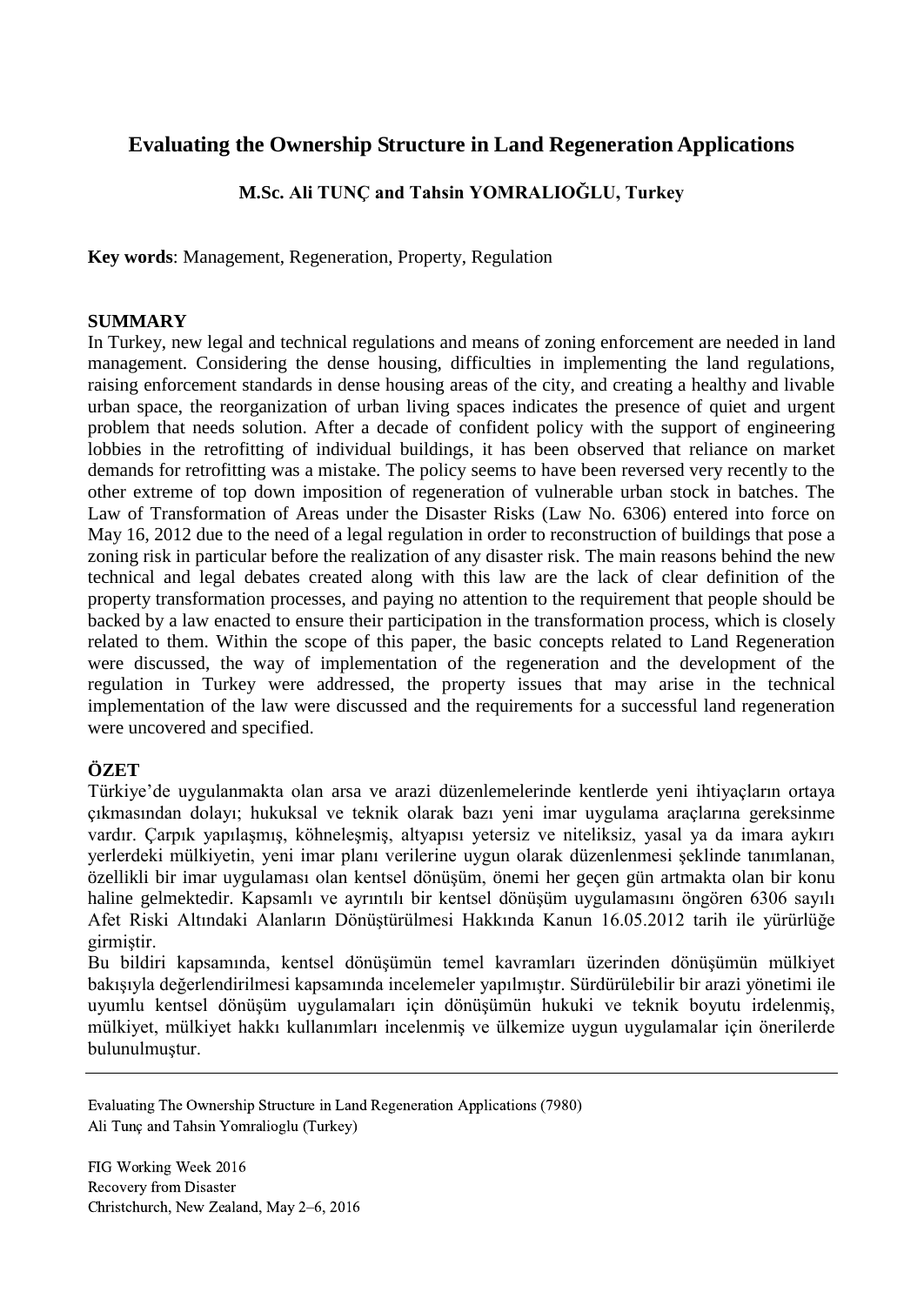# **Evaluating the Ownership Structure in Land Regeneration Applications**

# **Res. Assist. M.Sc. Ali TUNÇ and Prof. Dr. Tahsin YOMRALIOĞLU, Turkey**

# **1. ELIGIBLE ZONING: LAND REGENERATION**

The word regeneration is understood as reforming something spiritually, raising it morally, giving new strength or life to something, restoring lost qualities to something and finally growing again. A regenerated building, a regenerated part of a town, a regenerated city or regenerated society can be assumed as having the above mentioned aims. Urban regeneration can be defined as conscious, systemized and planned action concerning a certain section or totally of a town. Land regeneration is a featured zoning implementation in Turkey that can be defined as the rearrangement of properties in unplanned, slummed, legal or illegal areas that have inadequate and unqualified infrastructure and dense housing, sensitive to disasters and urban risks, according to new development plan data, and it becomes an issue of increased importance.

As the newest application of zoning applications, land regeneration is an ownership regulation in accordance with the planning and zoning data within built-up areas. Land regeneration contains development plan implementation, distribution of new ownership structures and land registration processes. Because urban regeneration applications are about using public power to regenerate urban spaces, regulatory justifications of the related laws can determine based upon the answer of why certain areas should be a part of regeneration applications. These justifications are; preventing the security risk of life and property, taking out the encountered problems of the urban living and enhancing the urban life standards by enhancing urban living qualities.

# **2. LAND REGENERATION REGULATION**

In the 90's, central local administrations executed unsuccessful urbanization applications, and these showed that they're incapable of developing urban lands. ın 90's developing organized, healthy and livable urban areas underlies the development planning and implementation. After the Marmara Earthquake which hit in 1999 revealed the necessity to re-evaluate urban transformation attempts. The regulation studies within the risky areas of disaster risks became prominent. In the direction of this basis, the main reason of the regeneration within the article 73 of the Municipal Law (Law no. 5393) is, the fail developing mentioned conditions during the structuring period of urban areas. This law predicts the roles and responsibilities of municipalities related to urban transformation and considered municipalities as the local element for urban transformation. But this article may cause scanting issues concerning the limitations of population and area prescribed by law as "the municipal council shall have sole authority to decide that the area to be declared as an urban regeneration and development area should be planned or non-planned areas with or without buildings on, specify the building height limits and density, require that the area size be minimum 5 and maximum 500 hectares, and the regeneration be executed in phases. More than one piece of land associated with the project area may be designated as an urban regeneration not to be less than 5 hectares in size". In addition to this there is no provision about the criterion definition or the institution that indicate the timeworn areas in the city. Related article takes its final form in 2010 under the title of urbanization and development areas. Within this amendment, any place located in the boundaries of the municipalities and contiguous area can be announced as urbanization and

Evaluating The Ownership Structure in Land Regeneration Applications (7980) Ali Tunç and Tahsin Yomralioglu (Turkey)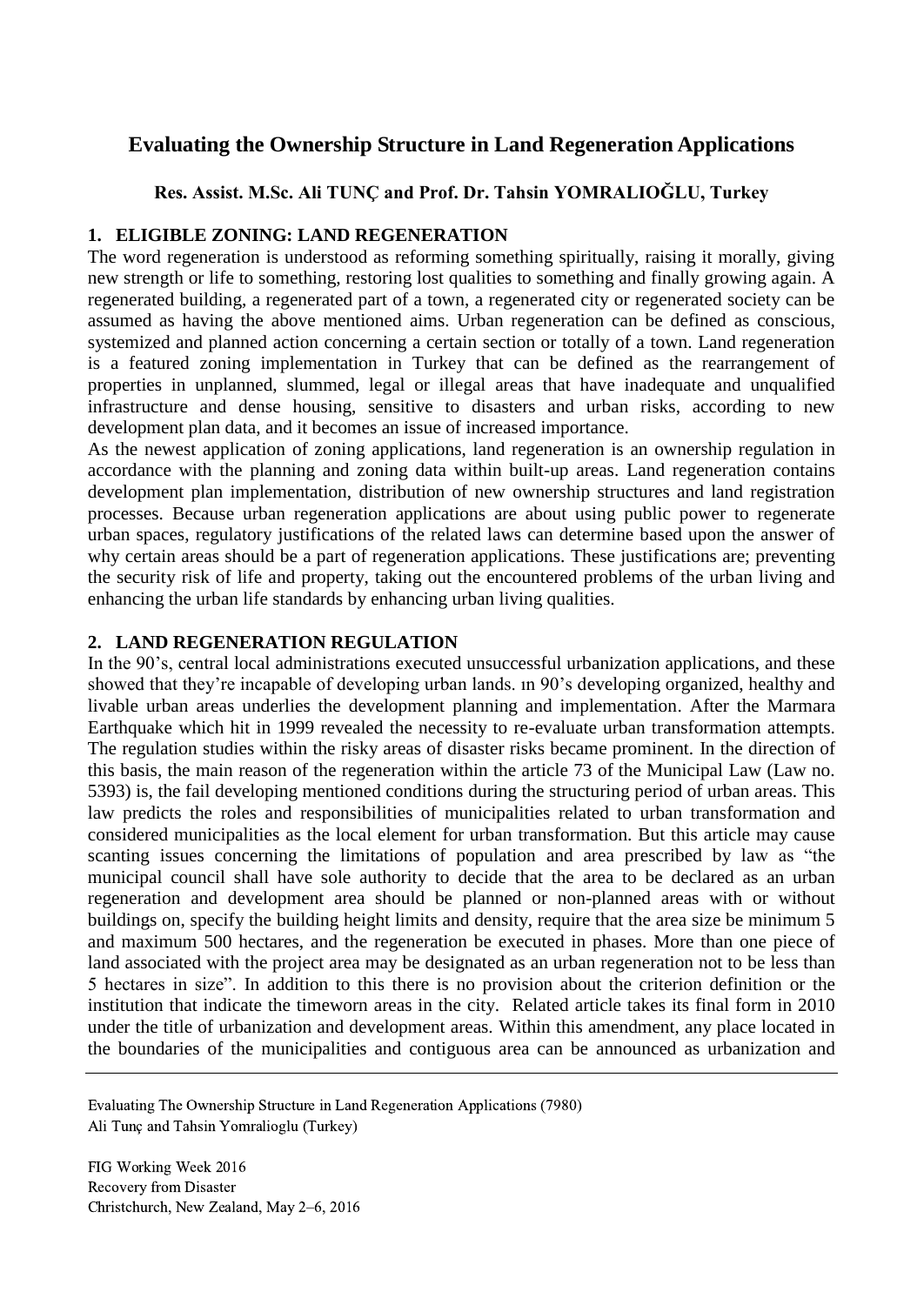development areas. Generally speaking, even, the purpose is to forming the legal infrastructure of regeneration applications in Turkey; the only function of this article relates only declaring the regeneration areas. With this and many aspects, mentioned amendment taken to supreme court for trespassing property right, equality right, fundamental rights and freedom.

The regulation studies after the earthquake on 1999, the regeneration applications for areas within the risk of disaster starts with the mentioned amendment for article 73 of the Municipal Law and proceeded with the Law No. 5366 on "Usage of Timeworn Historical and Cultural Real Property with Restoration and Protection". And lastly, in 2012 the Law No. 6306 on Transformation of Areas with Risk of Disaster was entered into force for urban transformation as a legal instrument to be executed in all places under the risk of disaster in Turkey.

### **3. IMPLEMENTATION AND THE EVALUATION OF THE 'LAW ON THE TRANSFORMATION OF AREAS UNDER RISK OF DISASTER'**

The Law of Transformation of Areas under Risk of Disaster (Law No. 6306) entered into force on May 16, 2012 due to the need of legal regulation in order to reconstruction of buildings that pose a zoning risk in particular before the realization of any disaster risk. Primarily the Urban Transformation Law has two basic subjects: risky construction and risky area. The owner of the house has to apply to the land analysis companies which have to be entitled by the Ministry of Environmental and Urban Planning. In case the analysis of the building is resulted as risky construction or risky area or reserved area, the final report will be notified to the Municipality and the subject building will be collapsed in 60 days off the written notification.

Within the expected context of the Law 7 million buildings will be re-constructed. The first step of the practice started in 35 cities of Turkey concerning around 75 different areas and 3169 buildings on 05.10.2012. The ministry will start to collapse risky buildings beginning from the first degree earthquake areas, including the cities Adana, Afyonkarahisar, Ağrı, Amasya, Ankara, Aydın, Balıkesir, Bilecik, Bitlis, Bolu, Bursa, Çanakkale, Denizli, Düzce, Edirne, Elazığ, Erzurum, Gaziantep, Hakkari, Hatay, İstanbul, İzmir, Kahramanmaraş, Kırıkkale, Kırşehir, Kocaeli, Malatya, Nevşehir, Samsun, Sinop, Tekirdağ, Tunceli and Van.

The main reasons behind the many new technical and legal debates created along with this law are the lack of any clear definition of the property transformation processes, and paying no attention to the requirement that people should be backed by a law enacted to ensure their participation in the transformation process, which is closely related to them.

The second step of the regeneration process besides the legal part of regeneration applications is the implementation process grounded by the regulation. Within this basis, the implementation procedures of risky areas and buildings at risk schematized below with the main lines before discussing the property issues that may arise in the technical implementation of the law.

Evaluating The Ownership Structure in Land Regeneration Applications (7980) Ali Tunç and Tahsin Yomralioglu (Turkey)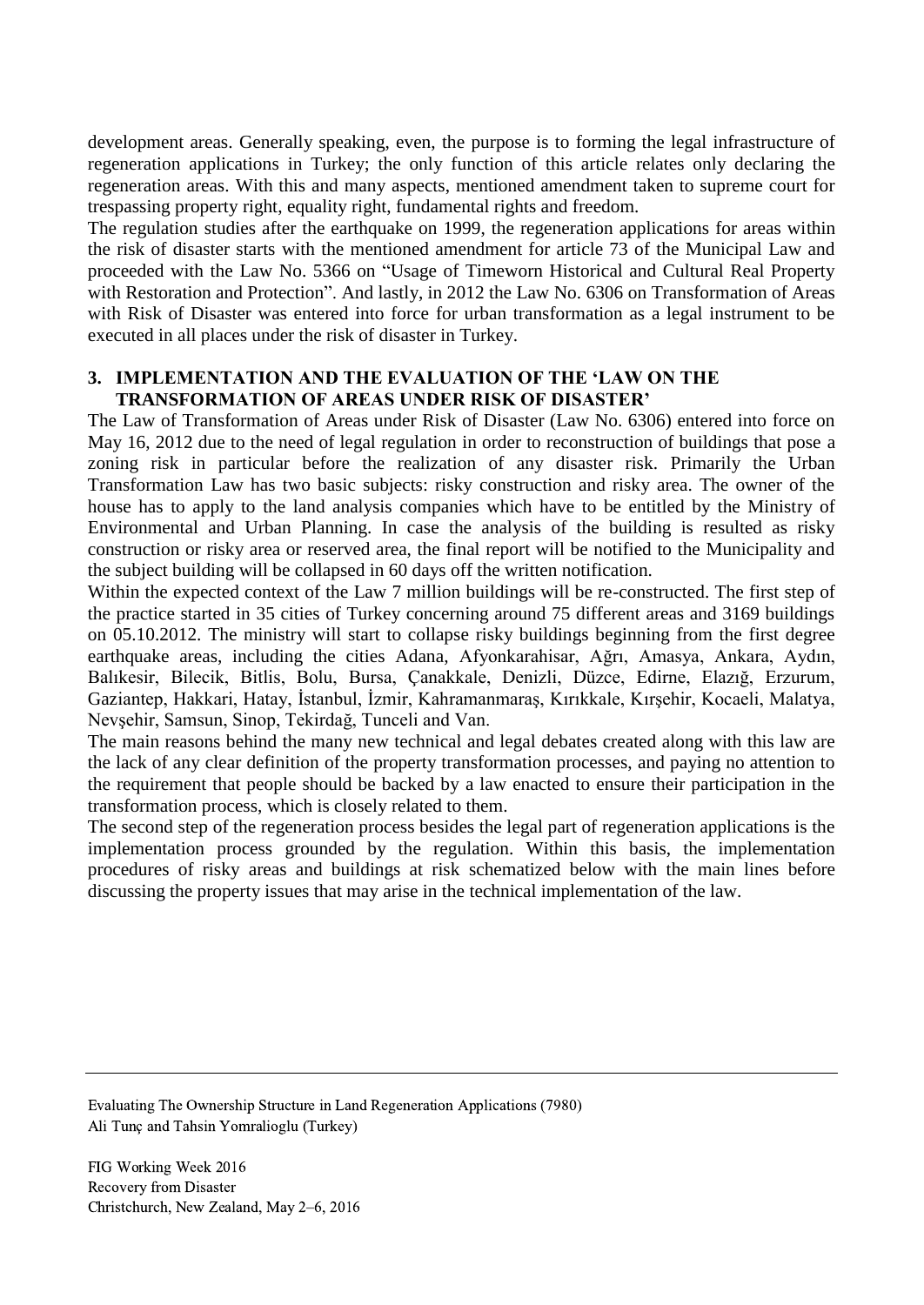#### Schema 3.1 Building at risk process

THE MAJORITY PROCESS A ANNOUNCEMENT OF THE RISKY AREA CAVEAT OF THE OPERATIONS UNDER THE SUPERVISION OF ADMINISTRATIONS PROCEDURE OF ANALYSIS AND BASE STUDIES IDENTIFYING OWNERSHIP RIGHTS EVALUATION AND VALUATION ACTIVITIES DESIGNATING [RECONCILIATION](http://tureng.com/tr/turkce-ingilizce/reconciliation) ACTIVITIES PREPARATION PROCESS OF URBAN DESIGN PROJECT AND ZONING PLAN SETTLEMENT NEGOTIATIONS – RETRIEVING CONSENTS – CONVEYANCE OF TITLE – CLEARANCE OF THE BUILDINGS EXPROPRIATION OF THE INCOMPREHENSIBLE PARCELS PREPERATION OF THE SUBDIVISION PLAN CONSTRUCTION PROCESS – APPROVAL OF THE PROJECTS – CONSTRUCTION BIDDINGS – TITLE CERTIFICATION PROCES CONVEYANCING PROCESS DETECTION OF RISKY BUILDING  $\rightarrow$  THE PROPERTY  $\rightarrow$  PERIOD FOR THE  $\rightarrow$  DECISION BY BY DEMAND DECLARATION TO OWNER OBJECTION RISK DECISION DEMOLITION THE MINISTRY PROCEDURES FOR AGREEMENT OF A IMPLEMANTATION A DEMOLITION PROCESS AND ITS CONTROL PROCESS AFTER DEMOLITION **GROUP** ASSİGNMENT AND **SALE** 

#### **3.1 Impact of the urban transformation law on property ownership**

*Obligation to subject no-risk structures to the project:*

According to paragraph 7 of Article 3 of Legislation no. 6306, "Buildings that are not deemed highrisk within the boundaries of the designated area for the implementation of this Act are also subject to the provisions of this Act, if the Ministry finds it necessary in terms of execution integrity.".

The general rationale references Articles 23 and 56 of the Constitution, the right to live in a stable and secure environment and highlights the facts about earthquakes in Turkey. However, including

Evaluating The Ownership Structure in Land Regeneration Applications (7980) Ali Tunç and Tahsin Yomralioglu (Turkey)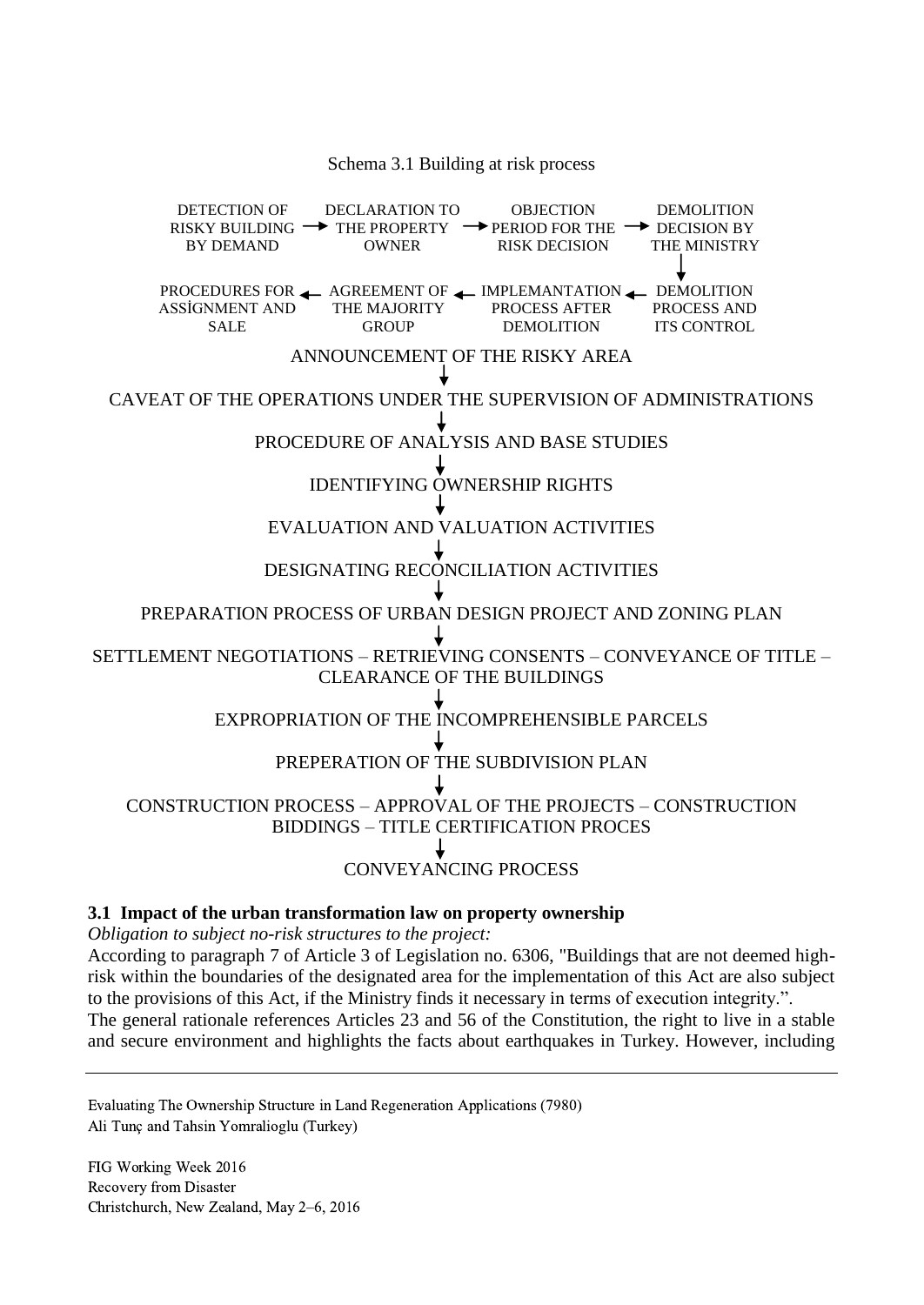non-risk buildings within this Act "in terms of execution integrity" does not constitute a sufficient rationale for such an interference with the right to property. Such intervention power connected to a vague definition such as "deemed necessary by the Ministry" contradicts certain legal concepts like "certainty", "legality", and therefore, the "rule of law" principle.

#### *Restriction of Savings:*

According to the third paragraph of Article 4 of the Legislation, "If requested by the Ministry, TOKI or the Administration during implementation, services such as electricity, water and gas shall be suspended for the structures that are high-risk or are located in risky areas." With regard to this paragraph, the rationale states that: "In addition, in order to achieve the projected objective, if it is needed and demanded during the execution of the legislation, provisions determine that risky structures and structures in risky areas shall not be provided with certain services, and those that are being provided shall be suspended."

Various decisions of the Constitutional Court have stated that the uncertainty caused by restrictions for unknown duration renders the right to property unusable. The fact that the Court has ruled in favor of cancelling such arrangements on the rationale that the objectives regarding public good and other purposes should not lead to limitations that infringe on the fundamental right and render it unusable, based on Article 13 of the Constitution, is important in terms of analyzing the legal regulations. However, as it is expressed in the rationale, the objective has been to impede the citizens from continuing to live in structures that are deemed risky for their safety, and their right to life has been considered. In this regard, the said restriction is an intervention compatible with law with regard to overriding public interest and public safety for risky structures. If, in fact, the administration does not take such measures and a disaster results in loss of life and property in the future, it will involve responsibility by the authorities. The State, therefore, may restrict individuals' right to property even if it means suspending electricity and water services, in order to prevent future casualties and fulfil its positive obligation to the individuals' right to life.

#### *Decision-making with at least two-thirds majority:*

Under the heading of "Operational Processes", Article 6 of Legislation no. 6306 regulates that after the demolition of risky buildings, the decisions on further processes shall be taken with the majority vote of owners in proportion with the shares they hold. According to the Executive Regulation Article 15, the procedure is briefly as follows: Upon the request of either the administrator or the auditor or one-third of flat owners, the owners are to be called for a meeting via notary notification, in order to evaluate the operations regarding parcels. At this meeting, in case of failure to attain unanimity of all owners, firstly, the value of the risky structure shall get assessed by licensed appraisal institutions registered to Capital Market Council, and unanimity shall be attempted in light of this value. According to the procedure in question, in case of failure to agree unanimously, the operation to be realized shall be decided by a two-thirds majority of shareholders in proportion with their shares.

These regulations constitute an interference with the right to property. Because according to regulations, the shares of the one-third of shareholders who do not agree on the decision will be sold in an auction to, primarily, the shareholders who have taken the decision with two-thirds majority, and in case this sale does not take place, it will be registered ex officio in the name of Treasury,

Evaluating The Ownership Structure in Land Regeneration Applications (7980) Ali Tunç and Tahsin Yomralioglu (Turkey)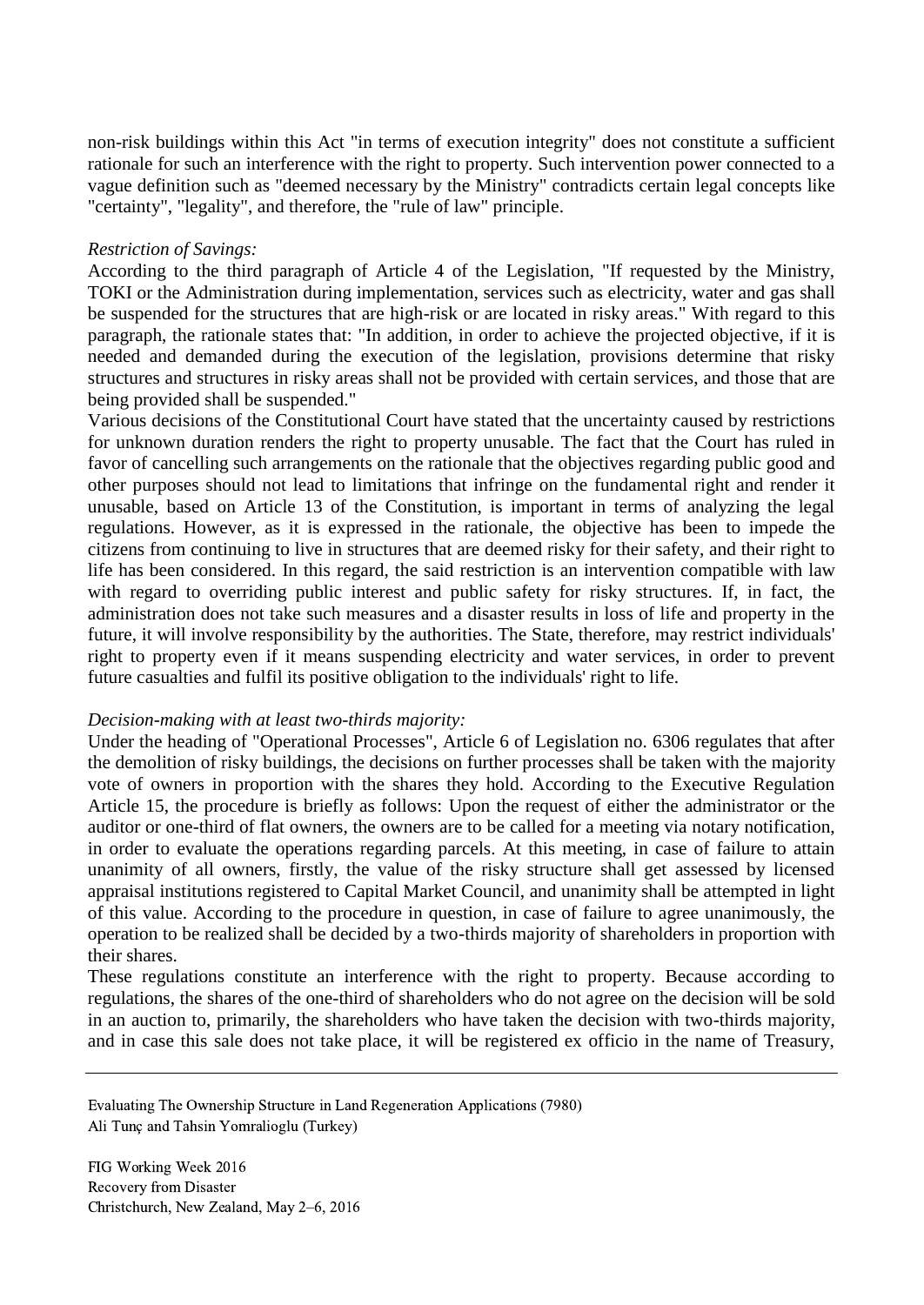paid for by the Ministry. This means restricting the owner's authority to economize that is attributed to him through property rights.

Instead of terminating the property rights for individuals who do not accept the decision taken by the two-thirds majority, this allows protecting the rights of those with limited financial means and ensures the possibility of an administrative process that will lead to them getting a dwelling with actual value. Making legal arrangements in this regard is a requirement for compatibility with the Constitution and the Additional Protocol No. 1 of the European Convention on Human Rights.

However, if this intervention is prescribed by law and necessary for a legitimate purpose, we can say that it is an appropriate response with regard to the law.

#### *Urgent Expropriation:*

According to the second paragraph of Article 6 of Legislation No. 6306: "In case of not attaining an agreement with two-thirds majority within 30 days following the notification of the land owners, the Ministry, TOKI or the Administration may resort to the urgent expropriation of real estate in the ownership of real persons or private legal entities. Expropriations to be made under this legislation are considered expropriation to realize settlement projects in accordance with the second paragraph of Article 3 of Expropriation Act No. 2942 dated 04.11.1983, and the payment of the first instalment is to be made for one-fifth of the amounts determined by the aforementioned provision. According to this provision, failing to achieve at least a two-thirds majority is essential in order to be able to resort to this model. Thus, when at least two-thirds of the majority is achieved, the procedure in the first paragraph should be followed.

Even though the expropriation procedure is followed, ultimately there is an interference with the right to property. Because expropriation is done for the public good without seeking the owner's consent. Besides, since the process is faster for urgent expropriation and many procedures are skipped to be completed later, de facto ending the right to property of an individual is decided immediately. Aforementioned Article 27, which states that "... real estate may be confiscated", is an indication of this. Of course, even if this is an urgent expropriation procedure, it must also be done in the public interest. In addition, some conditions have been provided in Article 27 of the Expropriation Act for urgent expropriation. Accordingly, this decision that applies to Legislation No. 3634 can be taken if there is a need for homeland protection, if the Council of Ministers decides on the urgency or if extraordinary circumstances call for special legislation.

Since the individuals' right to life is on the forefront with regard to risky structures, and the risky structure needs to be vacated promptly, we can say that such arrangement is positive in a sense. However, an amendment to the legislation would be appropriate to state that urgent expropriation is foreseen only for risky structures. Because no such urgency is in question for no-risk structures.

#### **3.2 Impact of the urban transformation law on property ownership**

Urban areas that constitute the basis for urban transformation are slum regions, areas with high concentration of illegal apartment buildings, high areas with natural risk of destruction and parts of the city that age, get worn out or damaged, grow in an unhealthy/illegal way or have been waiting for evaluation above the potential land value, and parts of the city where poverty is widespread. The economic value of these parts of the city, where generally low-income individuals live, has decreased significantly over time.

Evaluating The Ownership Structure in Land Regeneration Applications (7980) Ali Tunç and Tahsin Yomralioglu (Turkey)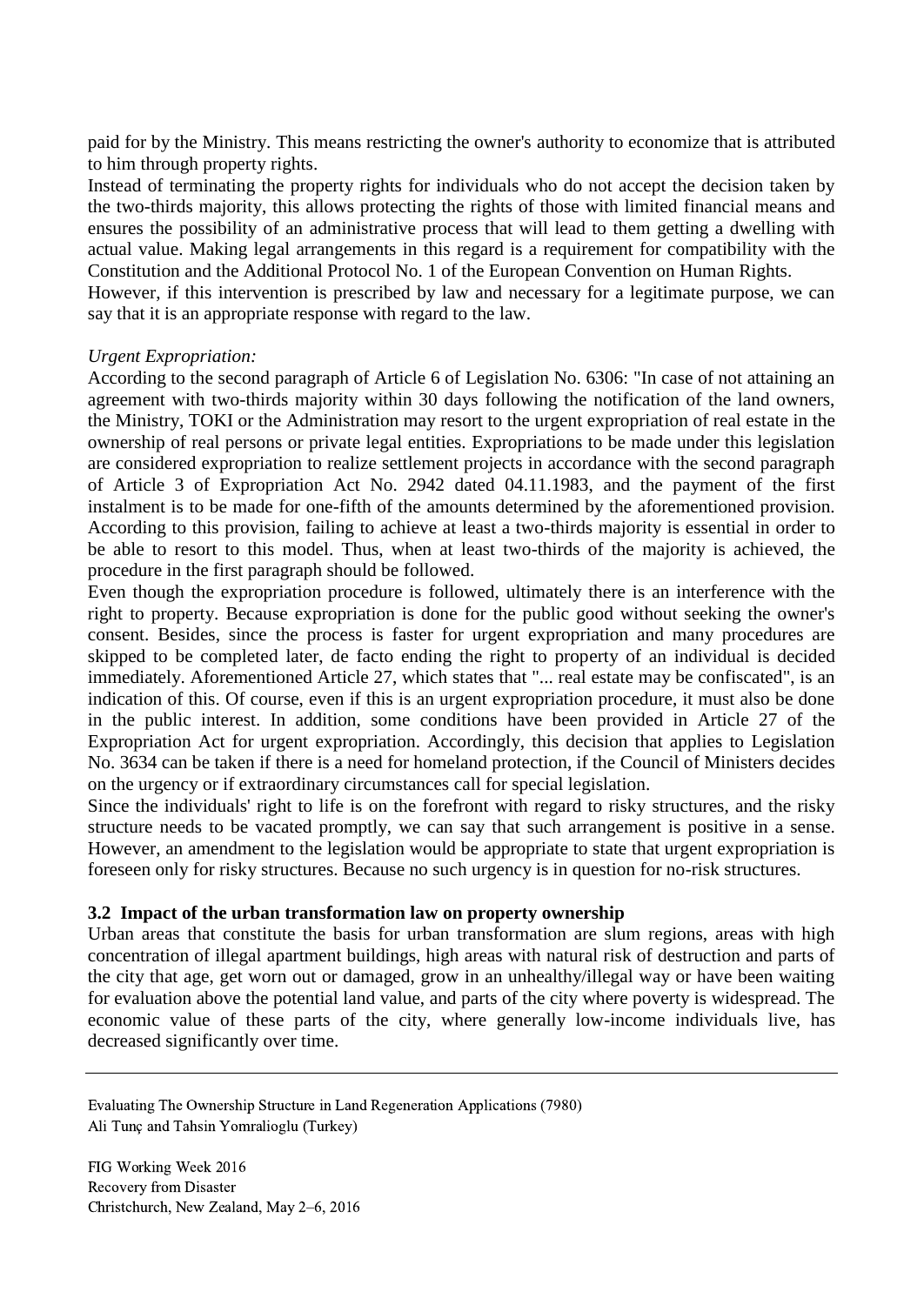Even though the economic value of the transformation areas is low, as stated above, the revitalization of these areas that are generally located by the centre of the cities causes a significant increase in value. This increase in value is extremely natural and sometimes an increase in value is also important for the financing of these projects. However, it should be emphasized that focusing transformation projects to profit, should be questioned in terms of city planning, and the purposes and functions of transformation. Value increase through urban transformation cannot be an objective, it can only be a result. Otherwise, serious doubts are raised on the public interest in urban transformation.

The basis of agreement for the parties in urban transformation should be the distribution of the value created through plans and the public in a transparent manner that is acceptable to the parties. For this reason, it is an essential requirement that the distribution values created by participation right of rights holders and the development plans, which should be shared between the rights holders, the investor and local government be reliable. This requirement can only be realized through the "Value-Based Urban Transformation Model" mentioned in the book Urban Transformation written by Prof. Dr. Enver Ülger.

### **3.3 Impact of an accommodating and participatory transformation implementation on property ownership**

Another important issue in the urban transformation process is the scale of participation, and related to this, the question of who and what the parties that demand participation accordingly are representing, in other words, whether they have representative attributes. Evaluating participation to the process of determining and realizing macro plans for the city (environment plan, and master plans, such as transport and infrastructure master plans) on the same scale as participation at the project level does not appear correct. One requires more participation by professional organisations (Turkish Association of Architects and Engineers and related chapters, such as commercial, industrial and local business chambers), while participation to preparation, decision-making and application on a project level should include all parties (property owners, tenants. etc.).

Local conditions shaping the project in urban transformations are based on the active directing of the process by local actors, in other words, the principle of participation. In particular, individuals should not be excluded from such a process that is related to their fundamental rights and freedoms, whose effects could directly affect their lives and their future. However, participation is as much of a social, cultural and economic issue as it is a corporate issue, and its realization depends on certain conditions. First of all, it is necessary that those residing in a certain place participate in the planning process and are presented with options they can evaluate regarding working conditions and accommodation; this is the first condition. The second condition is that the actors have the leverage to be able to negotiate these options and the ability to bear the economic burden. The third condition is that they have full information regarding the process to influence the planning process as well as organizational skills. Informing the local population fully on the issues facing the area to be transformed will undoubtedly have a positive impact on both the diagnosis of the problem and the process of creating necessary urban policies, as well as the execution of these policies.

### **3.4 Sustainability of urban transformation and the impact of sustainability on property ownership**

Evaluating The Ownership Structure in Land Regeneration Applications (7980) Ali Tunç and Tahsin Yomralioglu (Turkey)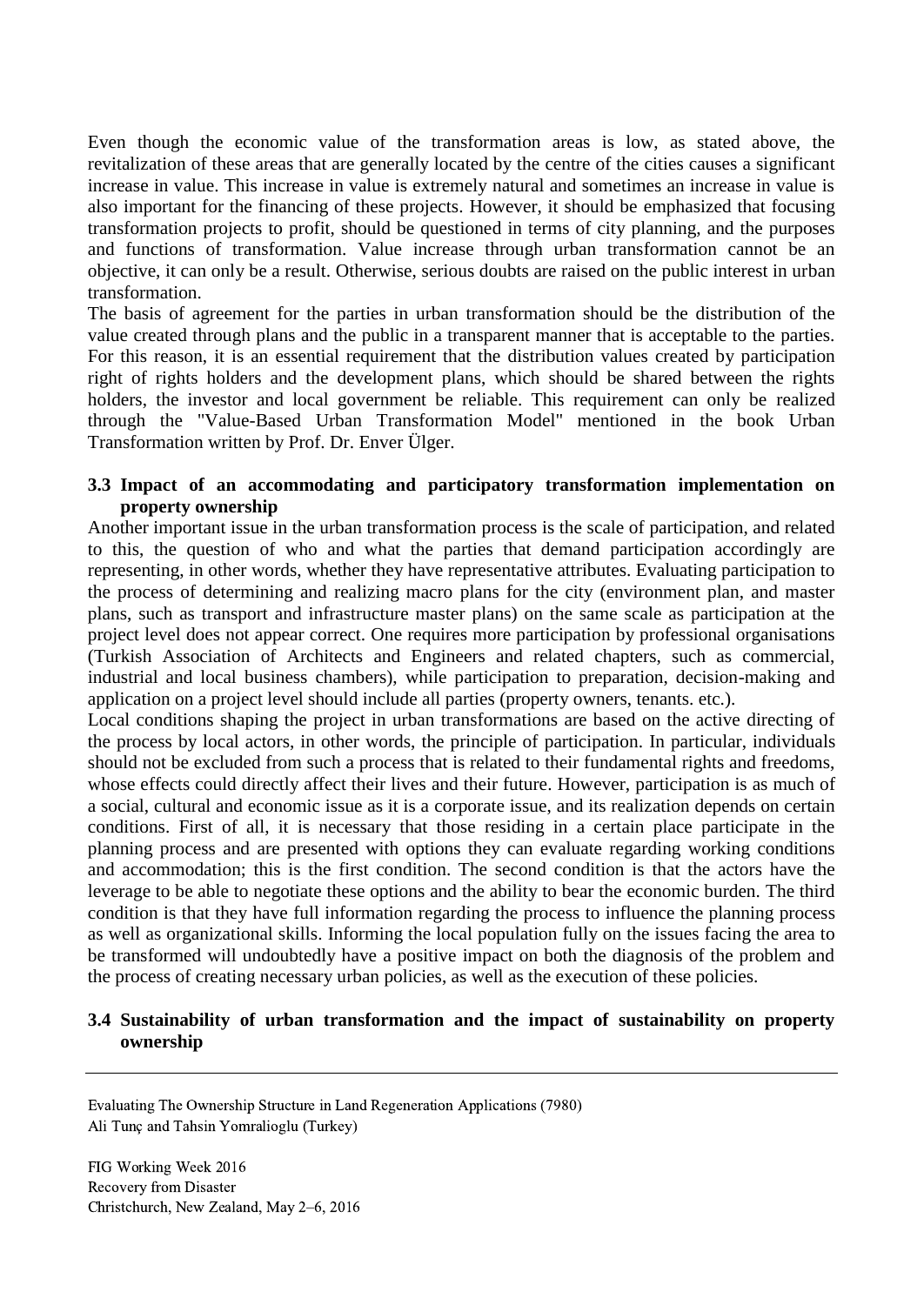It is extremely important to ensure the continuity of the benefits achieved after the realization of the transformation projects. Undoubtedly, achieving sustainability is largely related to the correct execution of the preparation and implementation phases of the project. As demonstrated in this study, for example, it will not be possible to sustain a project whose execution neglects its social dimension. At the same time, following the completion of the project it may be necessary to monitor its development, to detect and intervene with any glitches on time, to complete the remaining elements that were insufficient or it may require the introduction of some new measures. As a matter of fact, successful urban transformation projects are developed with a flexible concept of planning, and the strategy and policies of transformation are subject to revision depending on the economic, physical and environmental conditions that change over time.

# **4. CONCLUSION**

The lands that are subject to property in Turkey are arranged in a dual structure and understanding. Rural and urban land arrangements are done with development plans that are different regarding purpose and content. Thus, development plans form the legal and technical basis for intervening in and arranging property.

Today, there is need for a certain approach in zoning arrangement and implementation that is compatible with the sustainable land paradigm, which is inevitable to form. Zoning applications are an arrangement of property. It cannot be said that it is easy to execute zoning applications when there is no difference between the legal status of the property and property rights, and the status of circulatory use. No legal problems are evident in our country regarding the identification and registration of property and property rights to a large extent. However, it cannot be said that currently the property and property rights are used in accordance with the laws or zoning rules. Intensive constructions, problems relating to the implementation of land regulations, raising the equipment standards in zoning arrangements for intensively populated areas, whether planned or unplanned, the need for renewal or in cases of total demolition, construction, faced with the earthquake reality of our country, calls for an urban transformation agenda. This process is called "Urban Transformation". Urban transformation is a specific development application. In light of these property issues, global projects geared to building the infrastructure for urban life that can achieve a sustainable property transformation through urban transformation should start to be executed.

In our country, transformation issues are often reduced to the transformation of the physical space in responses against different transformation problems, thus ignoring the social, economic and environmental aspects of transformation. However, urban transformation can only succeed if, aside from being regarded as physical space transformation, it is dealt with a comprehensive and integrated approach, ensuring social and economic development, sustainability, and protection of ecological and natural balance. Places that will be created through urban transformation projects should be envisioned in a manner that can both meet the needs for dwellings that might collapse in an earthquake as well as the possible housing needs of cities. Making prompt breakdowns on resistance, value, ownership and use, as well as making a real estate inventory in a manner that forms the basis for urban transformation plans along with property analyses is of great importance regarding the decision-making process. As a result of this database to be created, urban

Evaluating The Ownership Structure in Land Regeneration Applications (7980) Ali Tunç and Tahsin Yomralioglu (Turkey)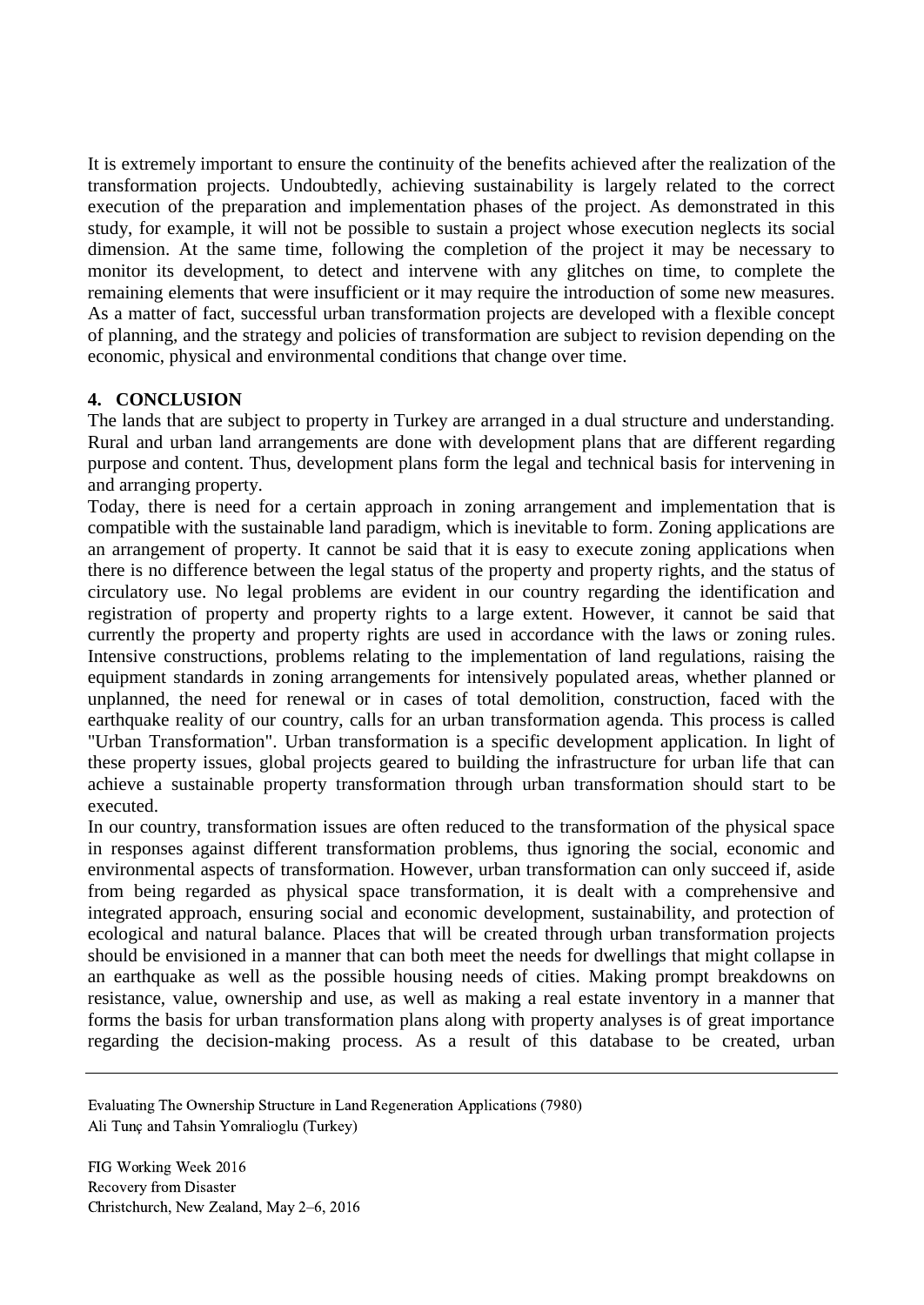transformation zones should be declared; and based on the Earthquake Master Plans to be created in each city, Urban Transformation Master Plans should be established. Transformation implementation zoning plans should be created based on this master plan, and urban transformation projects should be carried out in stages in accordance with these plans. Therefore, considering the issues of the urban transformation projects thus far implemented, with a holistic approach, it can be said that in our country the success of urban transformation projects will depend on the detection of the urban transformation model that the unique physical, social, economic conditions of a certain urban area calls for, as well as the sustainability of the implementation. Obtaining healthy results from the implementation of urban transformation depends upon the formation of principled decision support environments (integrated urban planning, sustainable management style, multi-purpose cadastral infrastructure, inter-agency coordination, etc.) In such an environment and an urban transformation that will be realized under data organization such as land management, not only zoning parcels with infrastructure will be created, but also:

- Property issues will be identified with regard to their technical and legal aspects;
- Common objectives within institutional strategies will be determined;
- Land registry and cadastral documents that do not reflect the actuality will be transformed into a database for spatial information systems;
- Illegally erected structures or slum dwellings on the land will be replaced with healthier, planned/licensed structures;
- Rights in rem that are not suitable for planned construction due to distribution of shares or square footage will have found non-problematic, active use with 'real estate ownership applications';
- Areas of equipment needed by the population living in unit areas will be enriched, their operating limits raised.

During sustainable urban transformation projects, in light of policies regarding sustainable land management and urban land creation, the boundaries of protected areas for urban and rural lands, the rights of owners within zoning legislation, and the city character will have been defined. Urban transformation applications thus will allow the integration of urban settlements with the city by identifying the city's problematic areas in need of transformation.

Aside from the necessity of taking a holistic approach for an urban transformation project, steps aimed at the success of the project for various aspects, from finances to partnerships in project execution, should be planned and transformation programs should be prepared. For example, ensuring the personal participation of the locals in the neighborhood in order to realize their social transformation, could make a difference in the process of good urban transformation. Participation of the civilian population to the transformation process can be realized through reliably calculating the locals' participation and distribution values, and ensuring that the property circulation will be done in a fair manner. This can be resolved by making the aforementioned value-based method a legal obligation in zoning implementations. In order to achieve a property-based zoning implementation in accordance with the value-based method:

• Property, property rights and their use should be amended in all legislation, including the Turkish Civil Code.

Evaluating The Ownership Structure in Land Regeneration Applications (7980) Ali Tunç and Tahsin Yomralioglu (Turkey)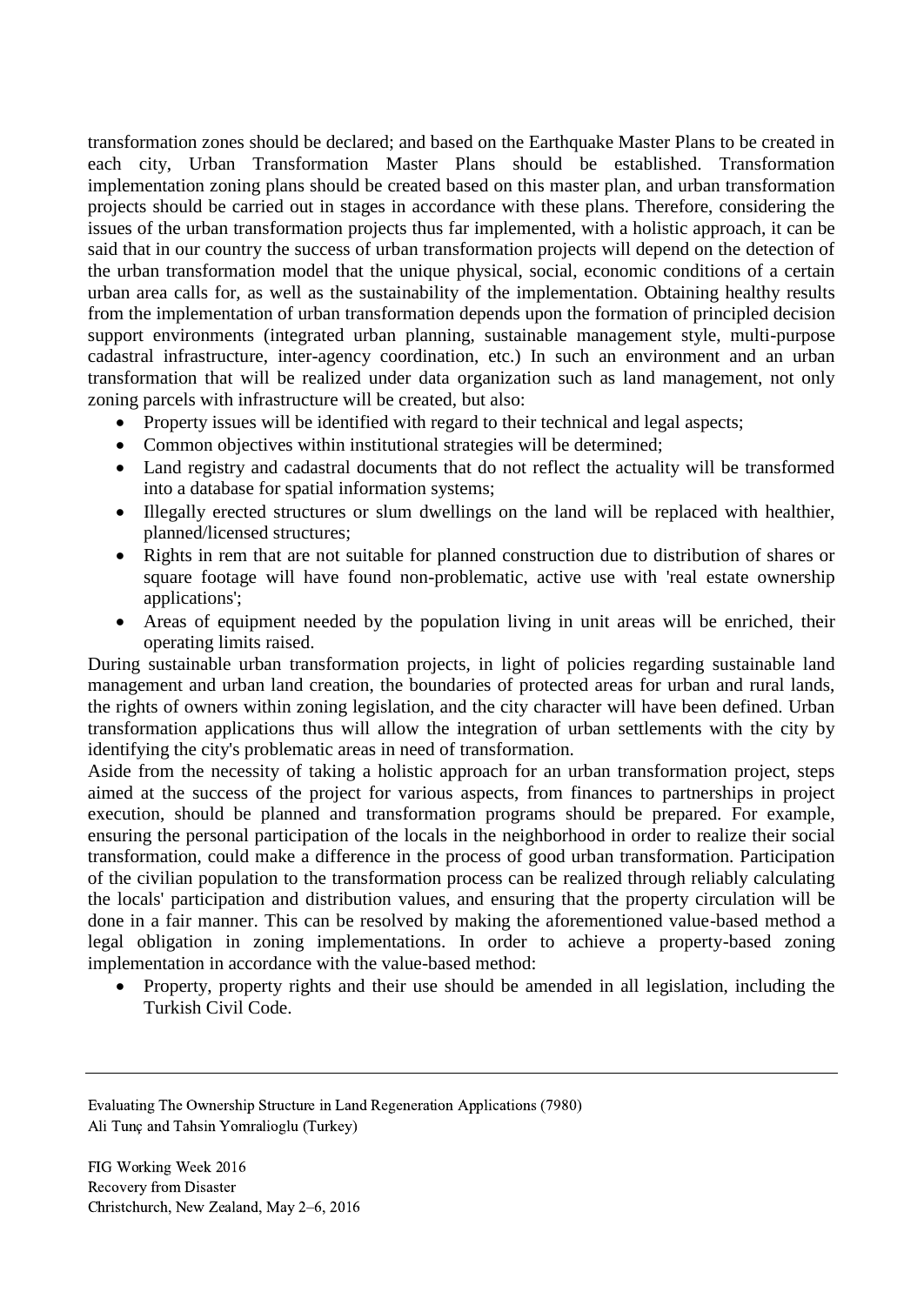- Integrated zoning legislation and a legal base related to the transformation applications intertwined with this legislation should be created, and in this context, a statute regarding this method should be established.
- Legal and institutional structures must be established regarding valuation, appraisal companies and appraisal standards, and their powers and responsibilities should be defined.
- Value maps that need to be updated periodically and that will constitute the basis for obtaining building values should be created for real estate across the country, and related legislation should be prepared.

Finally, it needs to be expressed that urban transformation is an urgent need in Turkey, and the projects implemented in this context are for the general benefit of the community. Legislation No. 6306 was created due to the fact that almost 6.5 million dwellings in our country are at risk from earthquakes, with the objective of demolishing and reconstructing them. Thus, while containing positive provisions, it has been drafted in a manner that intervenes in unlawful ways, and gives the Ministry overarching authorities, and has been implemented as such. However, within the context of urban transformation, the restrictions to be imposed on property rights should be done in accordance with the objective and purpose of this transformation, and no restrictions that go beyond the objective should be imposed. Otherwise, they will be infringing on property rights. Property ownership issues related to special law that is examined within the scope of the thesis should be taken into consideration within this context, and resolved as soon as possible.

## **REFERENCES**

**6306 Sayılı Afet Riski Altındaki Alanların Dönüştürülmesi Hakkında Kanun,** (2012), T.C. Resmi Gazete, 16 Mayıs, Sayı: 28309.

**6306 Sayılı Afet Riski Altındaki Alanların Dönüştürülmesi Hakkında Kanunun Uygulama Yönetmeliği,** (2012), T.C. Resmi Gazete, 15 Aralık, Sayı: 28498.

**Çolak N. İ.,** (2013), Kentsel Dönüşüm Mevzuatının Hukuksal Değerlendirmesi,Kentsel Dönüşüm ve Çevre Konferansı, 7 Mart, Danıştay, Ankara.

**Danış D.,** (2012), Background of the Urban Transformation.

**İnam, Ş. ve Başarır, A.,** (2010), Kentsel Dönüşüm ve Toprak Mülkiyeti Sorunları, Toprak Mülkiyeti Sempozyum Bildirileri, Sf. 256-271.

**Kocalar A. C.,** (2012), Afet Riski Altındaki Alanların Dönüştürülmesinde İmar Planı Uygulamalarıyla Sınırlandırılan Mülkiyet ve İmar Haklarının Aktarımı, Tasarım + Kuram Dergisi, Sayı 14, Sf. 61-75.

**Uzun B.,** (2013), Kentsel Dönüşümün Mülkiyete İlişkin Yeni Paradigmaları, 1. Uluslararası Kentsel Dönüşüm Sempozyumu, 7-8 Ekim, Ankara

**Ülger, E.,** (2010), Türkiye'de Arsa Düzenlemeleri ve Kentsel Dönüşüm, Nobel Yayınları, Ankara. **Yasin M., Şahin C.,** (2013), Kentsel Dönüşüm Hukuku, İstanbul Üniversitesi S.S.ONAR İdare Hukuku ve İlimleri Araştırma ve Uygulama Merkezi Yayınları, No: 2013/1, İstanbul.

**Yomralıoğlu T.,** (1997), Taşınmazların Değerlendirilmesi ve Kat Mülkiyeti Mevzuatı, JEFOD-

Kentsel Alan Düzenlemelerinde İmar Planı Uygulama Teknikleri, Sf. 153-169, Trabzon. **Yomralıoğlu, T.,** (2013), I. Uluslar arası Kentsel Dönüşüm Sempozyumu Sonuç Bildirgesi,

TMMOB Harita ve Kadastro Mühendisleri Odası, Ankara.

Evaluating The Ownership Structure in Land Regeneration Applications (7980) Ali Tunç and Tahsin Yomralioglu (Turkey)